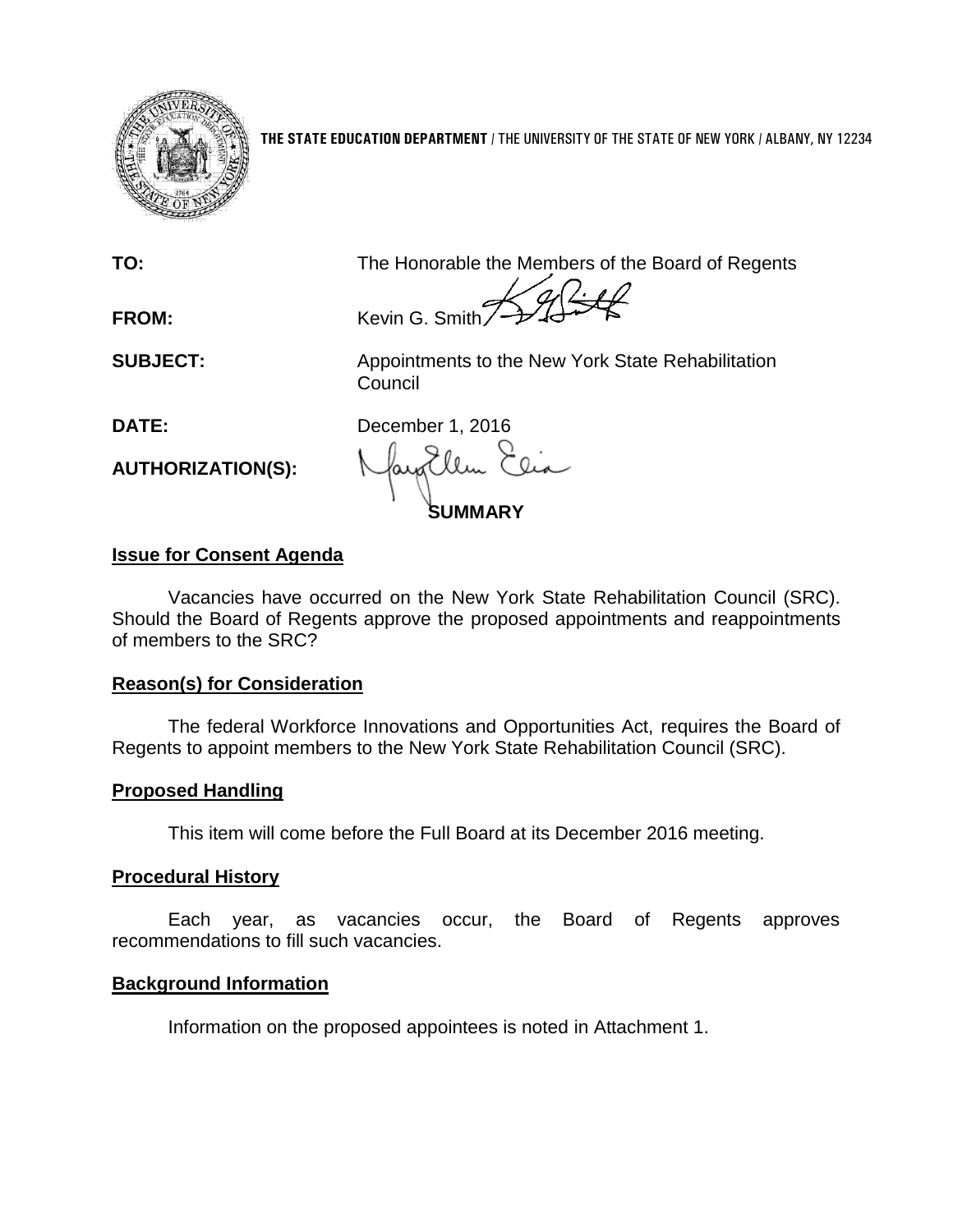## **Recommendation**

**VOTE:** That Melissa Campbell, Yvette Goorevitch, Lindsay Miller, and Melissa Schindler be appointed as voting members for a term beginning January 1, 2017 and ending December 31, 2019.

**VOTE**: That Deborah Croce, Paul Czech, and Helene Fallon be reappointed for a three year term beginning January 1, 2017 and ending December 31, 2019.

## **Timetable for Implementation**

Upon approval by the Regents of the recommended candidates, appointments will go into effect January 1, 2017.

**Attachments**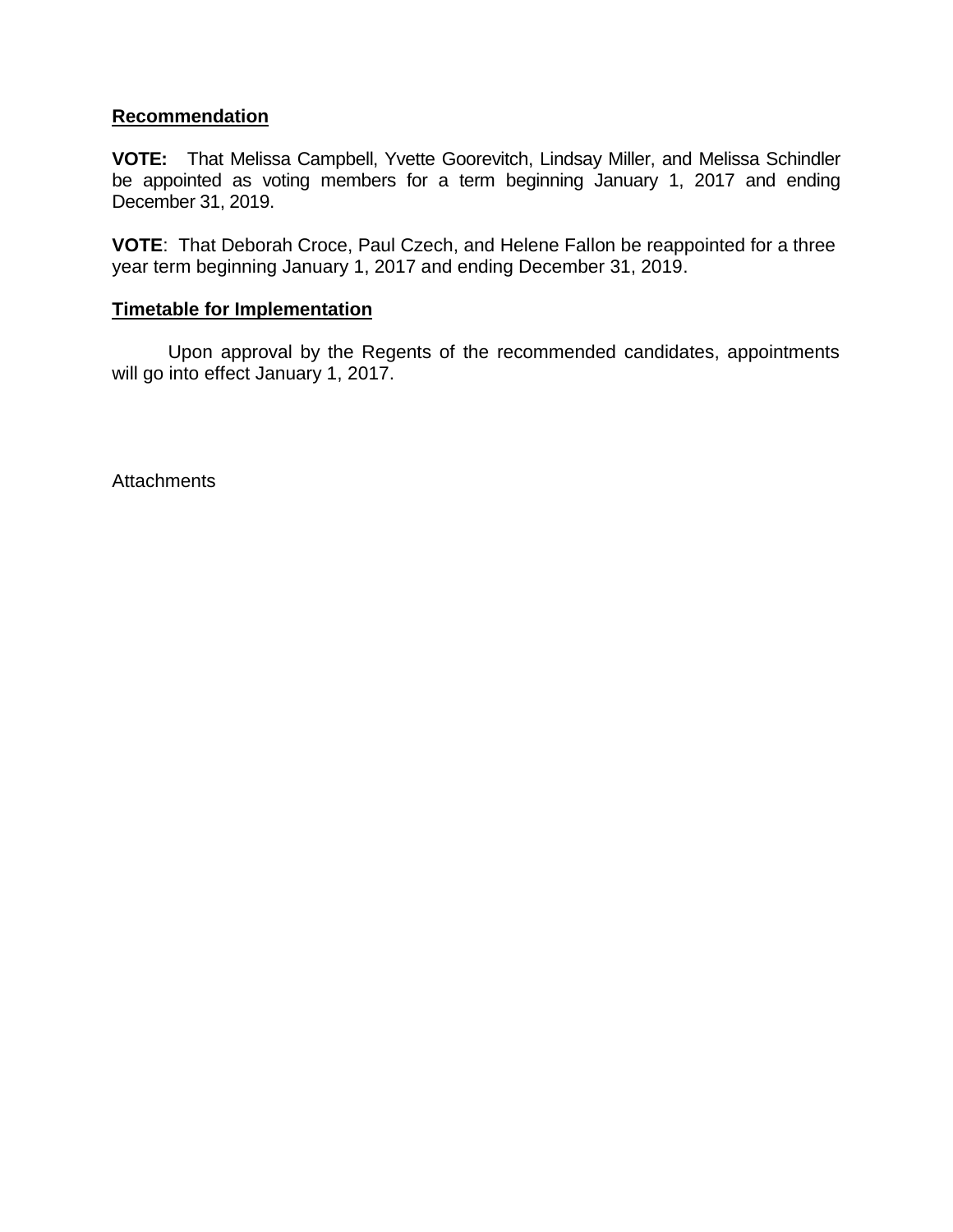# Attachment 1

# **New York State Rehabilitation Council (New Appointments for term January 1, 2017 to December 31, 2019)**

# **Representative of business, industry, and labor**

Melissa Campbell, Owner, Creator Ultra Hoops & Wellness Buffalo, NY 14213

- A highly motivated leader in the field of personal health and wellness
- Business owner whose hands on approach brings new wellness ideas to the forefront by coordinating special events, workshops, and speaking engagements
- Former gallery owner and avid proponent of the arts in Western NY

# **Representative of community rehabilitation program service providers**

Yvette Goorevitch Director of Special and Alternative Education City School District of New Rochelle New Rochelle, NY 10804

- Developed and implemented grant for Model Transition Program (MTP)
- Developed District Plan for Special Education
- An effective strategist in the development and implementation of multidisciplinary programs to ensure access to curriculum for all students.

# **Representative of the New York State Independent Living Council (NYSILC)**

Lindsay Miller Executive Director New York Association on Independent Living (NYAIL) Albany, NY 12208

- Funding and programmatic oversight for Statewide Independent Living Centers
- Developed programs and funding that focused on people with disabilities and older adults transitioning out of institutions and back to the community
- Developed and implemented the Medicaid Redesign Team's initiatives, to advance disability advocacy priorities

# **Representative of Native American Vocational Rehabilitation Program**

Melissa Schindler Director, Seneca Nation Department of Employment and Training Seneca Nation of Indians Irving, NY 14081

 Formulated program policy providing employment & training services for all individuals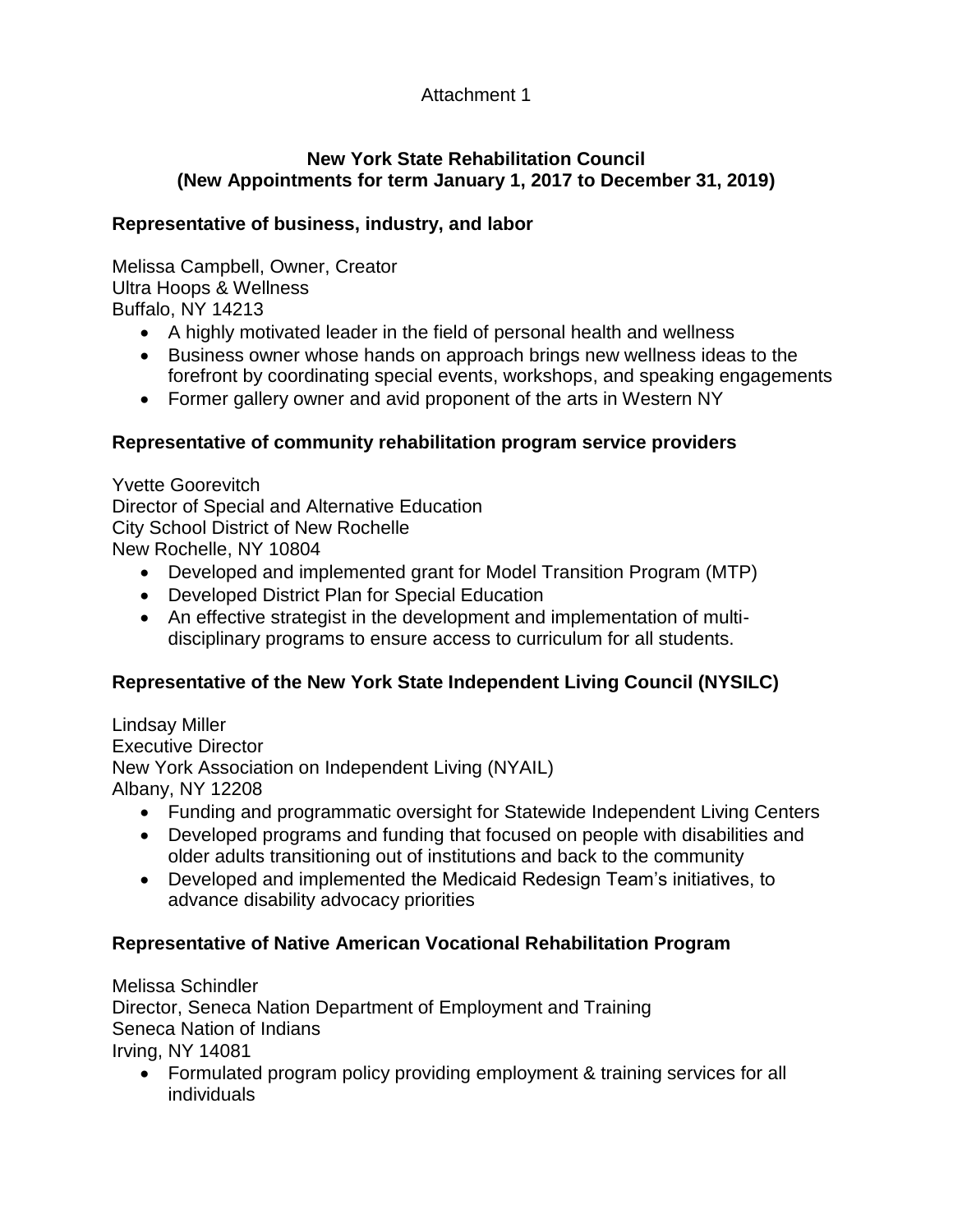- Created program mission statement and development of new policy and procedures
- Implemented plan and provided direction to assure quality services and programming to clients

## **State Rehabilitation Council (Term Expirations)**

### **Vocational Rehabilitation Counselor**

2017 Joann Marshall, Rehabilitation Counselor II, Central New York Psychiatric Center, 9005 Old River Road, Marcy, N.Y. 13403

## **Representatives of community rehabilitation program service providers**

- 2017 Michael Irwin, Program Director, Greater Syracuse Works, 516 Burt Street, Syracuse, NY 13202
- 2017 Fredda Rosen, Executive Director, Job Path, 22 West 38<sup>th</sup> Street, 11<sup>th</sup> Floor, New York, NY 10018
- 2017 Michael A Sherman, Peer Counselor Coordinator/IL Specialist, North Country Center for Independence, 80 Sharron Ave, Plattsburgh, NY 12901
- 2017 Joanie Parker, Director of Day and Vocational Initiatives, Heritage Christian Services, 349 West Commercial St, Suite 2795, East Rochester NY 14445

### **Representative of a Parent Training and Information Center established pursuant to the Individuals with Disability Education Act (IDEA)**

2017 Lourdes Rivera-Putz, Executive Director, United We Stand of New York, 91 Harrison Avenue, Brooklyn, NY 11206

#### **Representatives of disability advocacy groups**

- 2017 Roger Purdy, Director, Disability Support Services, LeMoyne College, 4158 Cherrywood Drive, Syracuse, NY 13215
- 2017 Lourdes Rosa-Carrasquillo, Esq., Director of Advocacy/Community Organizer, Center for Independence of the Disabled, 17 Gates Avenue, Montclair, NJ 07042

## **Current or former applicant/recipient of vocational rehabilitation services**

2017 Shain Anderson, Kew Gardens, New York, NY 11415

### **Representative of business, industry, and labor**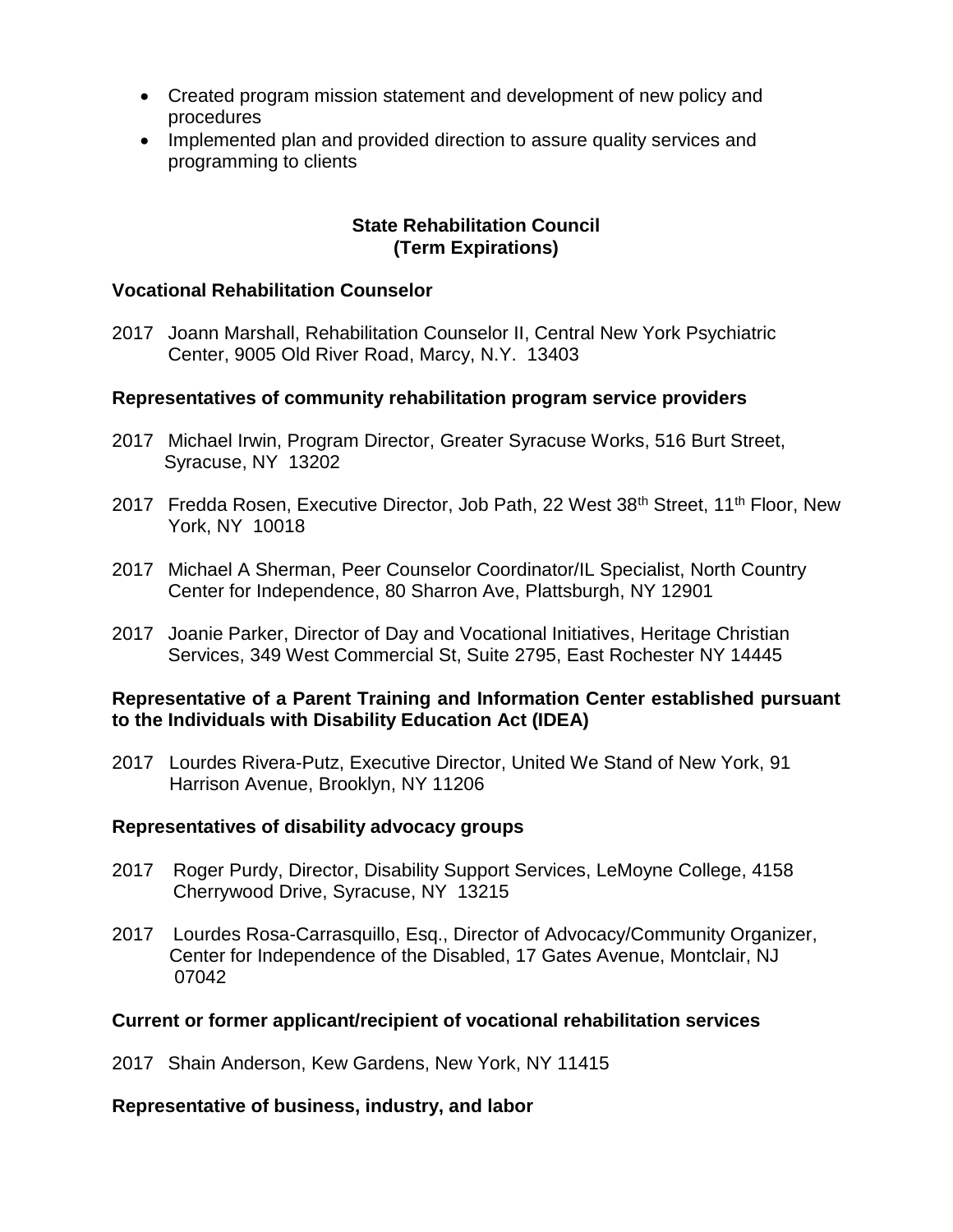2017 Craig Wolfson, Esq., Rosicki, Rosicki & Associates, 44 Manhattan Avenue, Westbury, NY 11590

### **Representative of Transition Educational Services**

2017 Tonya Robinson-Mayer, Partners in Transition Coordinator, Champlain Valley Educational Services, CV-TEC, 194, US Oval, Suite 228, Plattsburgh, NY 12903

#### **Representatives of community rehabilitation program service providers**

- 2018 Chad Underwood, COO, Access to Independence of Cortland County, Inc., 26 North Main St., Cortland, NY 13045
- 2018 Michael Godino, Vision Services for the Blind, 104 Tilrose Ave, Malverne, NY 11565

### **Representatives of business, industry, and labor**

- 2018 Howard Gross, President, E-Biz Docs, 85 Broadway, Menands, NY 12204
- 2018 Martha Jackson, Disability Employment & Business Relations, Mayor's Office for People with Disabilities, 100 Gold Street, 2nd Floor, New York, NY 10038

## **Current or former applicant/recipient of vocational rehabilitation services**

2018 Jennifer M. Machucki, 1410 Maple Road, Williamsville, New York 14221

## **Representative of disability advocacy groups**

2019 Paul Czech, Esq., Paul Czech & Associates, 107 Ridge Lane, Waltham, MA 02452

### **Representative of a Parent Training and Information Center established pursuant to the Individuals with Disability Education Act (IDEA)**

2019 Helene Fallon, Project Coordinator, Long Island Parent Center (LIPC), 720 Northern Blvd. Brookville, NY 11548

#### **Representative of business, industry, and labor**

2019 Deborah Croce, Business Consultant, New York, NY 10019

## **Representative of the Client Assistance Program (CAP)** (ongoing)

Erica Molina, Coordinator, NYS Client Assistance Program, Disability Advocates, Inc. 5 Clinton Square, 3rd Floor, Albany, NY 12207

#### **Representative of the State Workforce Investment Board** (ongoing)